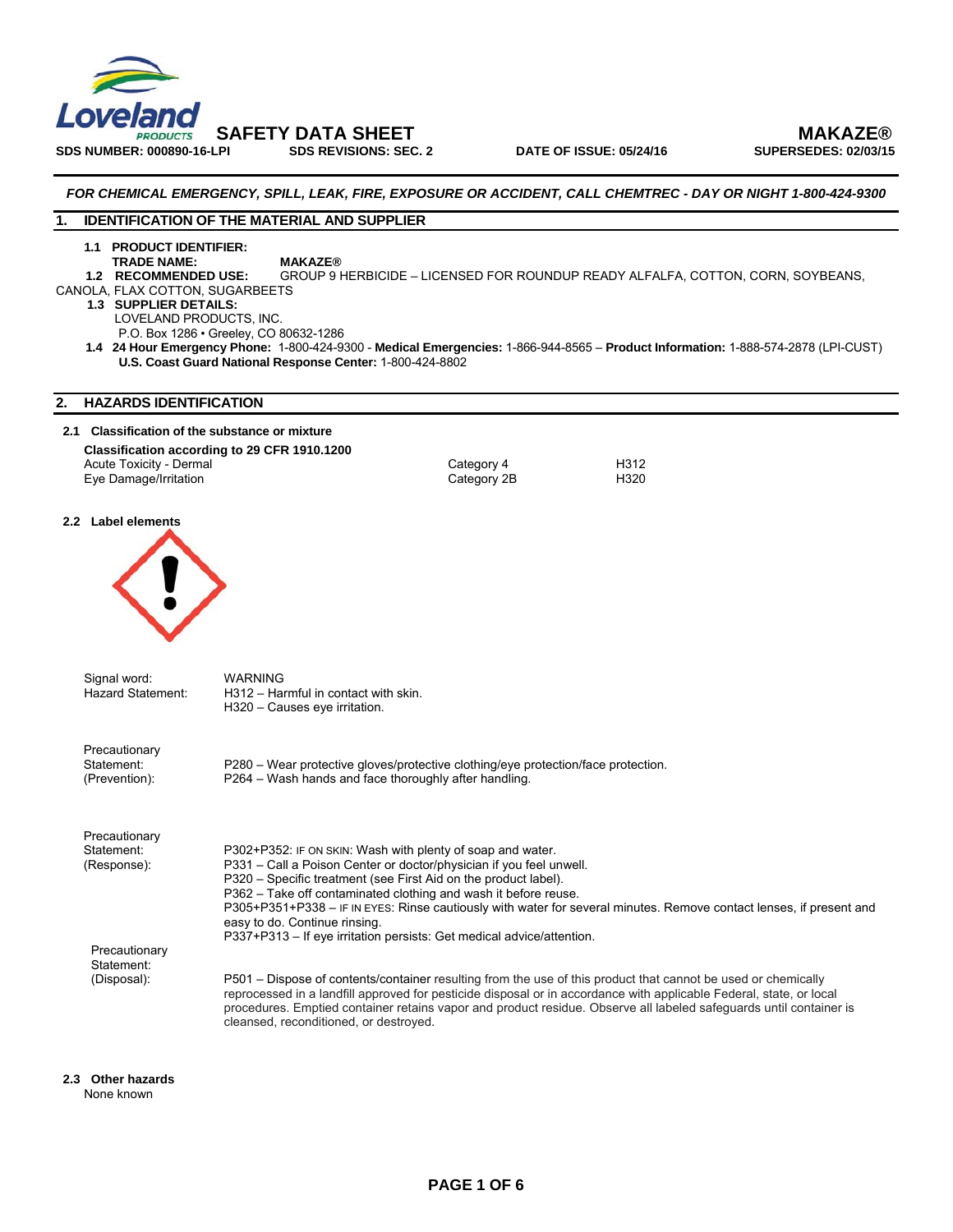

# **3. COMPOSITION, INFORMATION ON INGREDIENTS**

#### **3.1 Substances**

# **3.2 Mixtures**

### **Classification according to 29 CFR 1910.1200**

| Chemical Name:                    | CAS No.    | Concentration |
|-----------------------------------|------------|---------------|
| Isopropylamine salt of Glyphosate | 38641-94-0 | [%]<br>41.00  |
| Other ingredients                 | n/a        | Balance       |

# **4. FIRST AID MEASURES**

#### **4.1 Description of First Aid Measures**

General Advice: Get medical attention if symptoms occur.

If in eyes: Hold eye open and rinse slowly and gently with water for 15-20 minutes. Remove contact lenses, if present, after the first 5 minutes, then continue rinsing eye. Call a poison control center or doctor for treatment advice. **If on skin or clothing:** Take off contaminated clothing. Rinse skin immediately with plenty of water for 15-20 minutes. Call a poison control center or doctor for treatment advice.

#### **4.2 Most Important Symptoms and Effects, Acute and Delayed**  Harmful in contact with skin. Causes eye irritation.

#### **4.3 Immediate Medical Attention and Special Treatment**

Treatment: Treat symptomatically. Symptoms may be delayed.  **FOR A MEDICAL EMERGENCY INVOLVING THIS PRODUCT CALL: 1-866-944-8565**  Take container, label or product name with you when seeking medical attention.

**NOTES TO PHYSICIAN:** Treatment of exposure should be directed at the control of symptoms and the clinical condition of the patient.

# **5. FIRE FIGHTING MEASURES**

| 5.1 EXTINGUISHING MEDIA:                                          |                                                                                                                                                                                                                                                                                               |
|-------------------------------------------------------------------|-----------------------------------------------------------------------------------------------------------------------------------------------------------------------------------------------------------------------------------------------------------------------------------------------|
| Suitable Extinguishing Media:                                     | Dry chemical, carbon dioxide $(CO2)$ , alcohol foam, foam, water spray or fog. Do not use water jet as                                                                                                                                                                                        |
|                                                                   | this will spread the fire.                                                                                                                                                                                                                                                                    |
| 5.2 SPECIAL HAZARDS ARISING FROM THE SUBSTANCE OR MIXTURE:        |                                                                                                                                                                                                                                                                                               |
| Specific Hazards During Firefighting:                             | During a fire, hazardous by-products can be released.                                                                                                                                                                                                                                         |
| 5.3 SPECIAL PROTECTIVE EQUIPMENT AND PRECAUTIONS FOR FIREFIGHTERS |                                                                                                                                                                                                                                                                                               |
|                                                                   | Special Protective Equipment for Firefighters: Self-contained breathing apparatus and full protective gear should be worn in fighting large fires<br>involving chemicals. Use water spray to keep fire exposed containers cool. Keep people away. Isolate<br>fire and deny unnecessary entry. |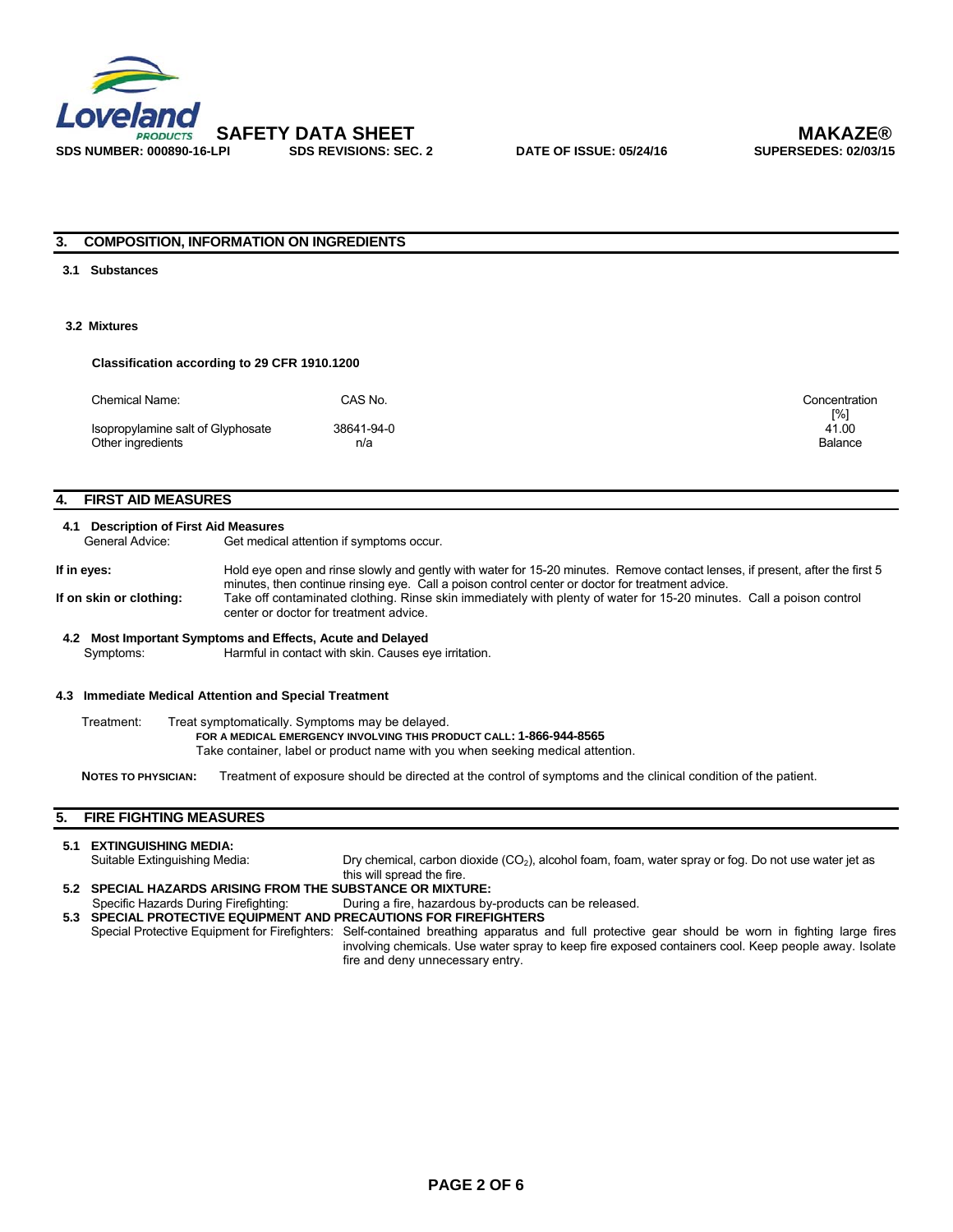

**DATE OF ISSUE: 05/24/16** 

| 6. | <b>ACCIDENTAL RELEASE MEASURES</b>                                                                                                                                                                                                                 |                                                                                                                                                                                                                                                                                                                                                                                                                                                                                                                      |
|----|----------------------------------------------------------------------------------------------------------------------------------------------------------------------------------------------------------------------------------------------------|----------------------------------------------------------------------------------------------------------------------------------------------------------------------------------------------------------------------------------------------------------------------------------------------------------------------------------------------------------------------------------------------------------------------------------------------------------------------------------------------------------------------|
|    |                                                                                                                                                                                                                                                    | 6.1 PERSONAL PRECAUTIONS, PROTECTIVE EQUIPMENT AND EMERGENCY PROCEDURES                                                                                                                                                                                                                                                                                                                                                                                                                                              |
|    | <b>Personal Precautions:</b>                                                                                                                                                                                                                       | Avoid inhalation of vapors and spray mist and contact with skin and eyes. Ensure adequate ventilation.<br>Wear suitable protective clothing.                                                                                                                                                                                                                                                                                                                                                                         |
|    | <b>6.2 ENVIRONMENTAL PRECAUTIONS</b><br><b>Environmental Precautions:</b>                                                                                                                                                                          | Do not apply directly to water, or to areas where surface water is present or to intertidal areas below<br>the mean high water mark. Do not contaminate water when disposing of equipment washwaters or<br>rinsate.                                                                                                                                                                                                                                                                                                  |
|    | Methods for Clean-Up:                                                                                                                                                                                                                              | 6.3 METHODS AND MATERIALS FOR CONTAINMENT AND CLEAN-UP<br>Large Spills: Stop the flow of material, if this is without risk. Dike the spilled material, where this is<br>possible. Absorb in vermiculite, dry sand or earth and place into containers. After removal flush<br>contaminated area thoroughly with water.<br>Small Spills: Wipe up with absorbent material (e.g. cloth, fleece). Clean surface thoroughly to<br>Remove residual contamination.<br>Never return spills to original containers for re-use. |
| 7. | <b>HANDLING AND STORAGE</b>                                                                                                                                                                                                                        |                                                                                                                                                                                                                                                                                                                                                                                                                                                                                                                      |
|    | 7.1 PRECAUTIONS FOR SAFE HANDLING:<br>Advice on Safe Handling:                                                                                                                                                                                     | Avoid inhalation of mists, vapors / spray and contact with eyes, skin and clothing. Do not breathe<br>mists or vapor. Wear personal protective equipment. Do not use in areas without adequate<br>ventilation. Avoid prolonged exposure. Wash thoroughly after handling. Do not empty into drains.<br>Handle and open container with care. Use care in handling/storage. Wash before eating, drinking<br>and/or smoking.                                                                                             |
|    | <b>7.2 CONDITIONS FOR SAFE STORAGE:</b><br>Requirements for Storage Areas and Containers:                                                                                                                                                          | Store above $10^{\circ}$ F (-12.2 $^{\circ}$ C) to keep product from crystallizing. Crystals will settle to the<br>bottom of the container. If allowed to crystallize, place in a warm room at 68 <sup>°</sup> F (20 <sup>°</sup> C) for<br>several days to redissolve and roll or shake container or recirculate in mini-bulk or bulk<br>containers to mix well before using. Do not contaminate water, foodstuffs, feed or seed by<br>storage or disposal.                                                         |
| 8. |                                                                                                                                                                                                                                                    | <b>EXPOSURE CONTROLS / PERSONAL PROTECTION</b>                                                                                                                                                                                                                                                                                                                                                                                                                                                                       |
|    | <b>8.1 CONTROL PARAMETERS:</b><br><b>OCCUPATIONAL EXPOSURE LIMITS</b><br>U.S. Workplace Exposure Level (ACGIH) TLVs<br><b>Components</b>                                                                                                           | <b>Type</b><br>Value                                                                                                                                                                                                                                                                                                                                                                                                                                                                                                 |
|    | No data available.                                                                                                                                                                                                                                 |                                                                                                                                                                                                                                                                                                                                                                                                                                                                                                                      |
|    | U.S. Workplace Exposure Level (OSHA) PELs<br><b>Components</b><br>No data available.                                                                                                                                                               | Type<br>Value                                                                                                                                                                                                                                                                                                                                                                                                                                                                                                        |
|    | <b>Biological limit values</b>                                                                                                                                                                                                                     |                                                                                                                                                                                                                                                                                                                                                                                                                                                                                                                      |
|    |                                                                                                                                                                                                                                                    | <b>ACGIH Biological Exposure Indices</b>                                                                                                                                                                                                                                                                                                                                                                                                                                                                             |
|    | <b>Components</b><br>No listings                                                                                                                                                                                                                   | Value<br><b>Specimen</b>                                                                                                                                                                                                                                                                                                                                                                                                                                                                                             |
|    | <b>8.2 EXPOSURE CONTROLS:</b><br><b>Engineering Measures</b><br>mists. Provide eyewash station and safety shower.<br><b>Individual Protection Measures:</b><br>Eye / Face Protection:<br><b>Skin Protection:</b><br><b>Respiratory Protection:</b> | Provide adequate general and local exhaust ventilation. Observe Occupational Exposure Limits and minimize the risk of inhalation of vapors and spray<br>Goggles or shielded safety glasses are recommended.<br>Coveralls worn over long-sleeved shirt and long pants. Chemical-resistant gloves. Chemical-resistant footwear plus<br>socks.<br>In case of inadequate ventilation or risk of inhalation of mists or vapors, use suitable respiratory equipment such as                                                |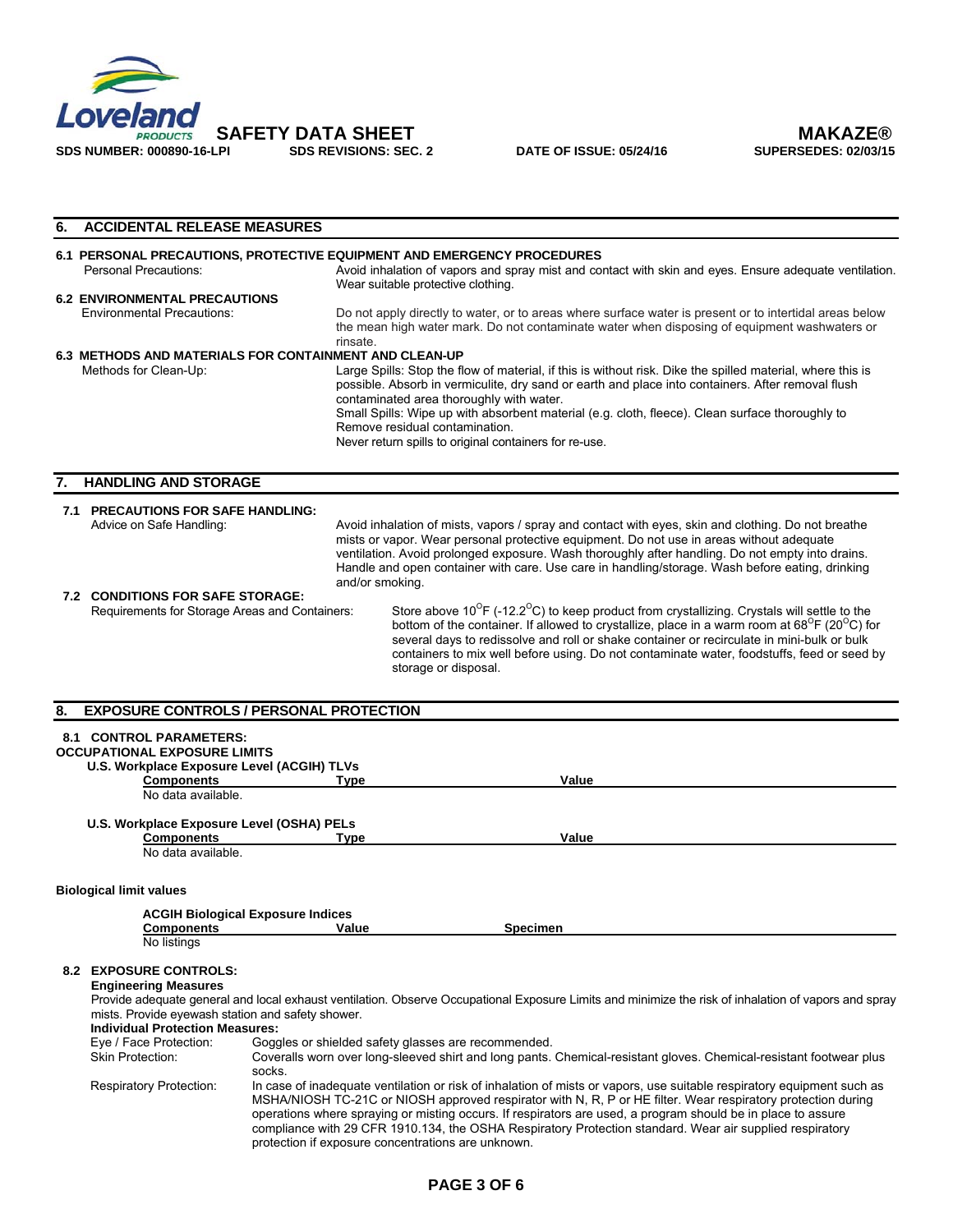

# **9. PHYSICAL AND CHEMICAL PROPERTIES**

| APPEARANCE:         | Clear viscous liquid                                                                                                                                                                                                                                                                                                                                                                                                      |
|---------------------|---------------------------------------------------------------------------------------------------------------------------------------------------------------------------------------------------------------------------------------------------------------------------------------------------------------------------------------------------------------------------------------------------------------------------|
| ODOR:               | Amine.                                                                                                                                                                                                                                                                                                                                                                                                                    |
| ODOR THRESHOLD:     | No data available.                                                                                                                                                                                                                                                                                                                                                                                                        |
| COLOR:              | Yellow.                                                                                                                                                                                                                                                                                                                                                                                                                   |
| pH:                 | $4.6 - 5.1$ (1% solution)                                                                                                                                                                                                                                                                                                                                                                                                 |
|                     |                                                                                                                                                                                                                                                                                                                                                                                                                           |
| BOILING POINT:      | No data available                                                                                                                                                                                                                                                                                                                                                                                                         |
| <b>FLASH POINT:</b> | Does not flash.                                                                                                                                                                                                                                                                                                                                                                                                           |
|                     |                                                                                                                                                                                                                                                                                                                                                                                                                           |
|                     | UPPER / LOWER FLAMMABILITY OR EXPLOSIVE LIMITS: No data available.                                                                                                                                                                                                                                                                                                                                                        |
|                     |                                                                                                                                                                                                                                                                                                                                                                                                                           |
|                     |                                                                                                                                                                                                                                                                                                                                                                                                                           |
|                     | PARTITION CO-EFFICIENT, n-OCTANOL / WATER: <3.2 @ 25°C (Glyphosate).                                                                                                                                                                                                                                                                                                                                                      |
|                     |                                                                                                                                                                                                                                                                                                                                                                                                                           |
|                     |                                                                                                                                                                                                                                                                                                                                                                                                                           |
|                     |                                                                                                                                                                                                                                                                                                                                                                                                                           |
|                     |                                                                                                                                                                                                                                                                                                                                                                                                                           |
| DENSITY:            | $9.75 - 9.83$ lbs /qal / 1.04 kg/L                                                                                                                                                                                                                                                                                                                                                                                        |
|                     | These physical data are typical values based on material tested but may vary from sample to sample.                                                                                                                                                                                                                                                                                                                       |
|                     | MELTING POINT / FREEZING POINT: No data available<br>FLAMMABILILITY (solid, gas): No data available.<br>VAPOR PRESSURE: $25 \text{ mmHg}$ @ 24 °C<br>SOLUBILITY: Emulsifies<br>AUTO-IGNITION TEMPERATURE: No data available.<br>DECOMPOSITION TEMPERATURE: No data available<br>VISCOSITY: (kinematic): $22.42 \text{ cST} \text{ @ } 24^{\circ} \text{C}$<br>SPECIFIC GRAVITY (Water = 1): $1.169 - 1.178$ g/ml<br>Note: |

Typical values should not be construed as a guaranteed analysis of any specific lot or as specification items.

# **10. STABILITY AND REACTIVITY**

# **10.1 REACTIVITY**

- Stable
- **10.2 CHEMICAL STABILITY**
- Stable under normal temperature conditions **10.3 POSSIBILITY OF HAZARDOUS REACTIONS**
- No data available. Will not polymerize.
- **10.4 CONDITIONS TO AVOID**

Use of galvanized or unlined steel.

 **10.5 INCOMPATIBILE MATERIALS** 

This product and its spray solutions will react with galvanized or unlined steel to produce hydrogen gas that may form a highly combustible gas mixture, which could flash or explode if ignited. Acids and bases.

 **10.6 HAZARDOUS DECOMPOSITION PRODUCTS** 

Will emit toxic fumes as it burns.

# **11 TOXICOLOGICAL INFORMATION**

#### **11.3 LIKELY ROUTES OF EXPOSURE**

Eye contact. Skin contact. **LC<sub>50</sub>** (rat):  $>2.2$  mg/L (4 HR) **LD<sub>50</sub> Oral (rat):** > 5,000 mg/kg **LD<sub>50</sub> Dermal (rat):** > 5,000 mg/kg **Acute Toxicity Estimates:** No data available **Skin Irritation (rabbit):** Harmful if absorbed.  **Eye Irritation (rabbit):** Causes moderate eye irritation  **Specific Target Organ Toxicity:** Single exposure: No data available. **Aspiration:** No data available **Skin Sensitization (guinea pig):** Not a sensitizer  **Carcinogenicity:** No data available **Germ Cell Mutagenicity:** No data available **Interactive Effects:** None known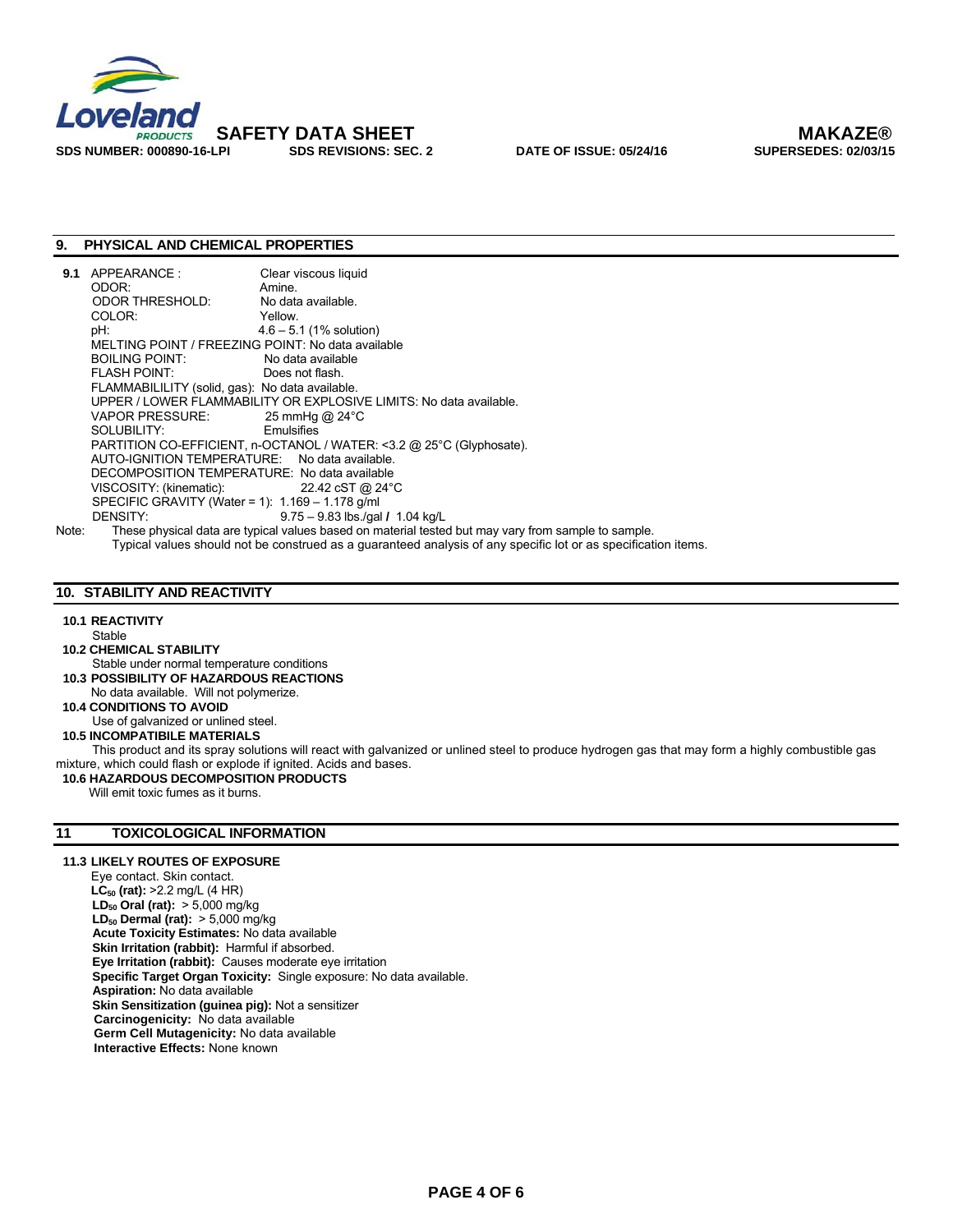

 **SAFETY DATA SHEET MAKAZE®** 

# **12 ECOLOGICAL INFORMATION**

# **12.3 ECOTOXICITY**

The product is not classified as environmentally hazardous. However, this does not exclude the possibility that large or frequent spills can have a harmful or damaging effect on the environment. **Ecotoxicological Data** 

|                 | <b>Species</b> | <b>Test Results</b>                       |
|-----------------|----------------|-------------------------------------------|
| Glyphosate acid | Rainbow trout  | 5.4 mg/L – 96-hour LC <sub>50</sub>       |
|                 | Bluegill       | $7.3 \text{ mg/L} - 96$ -hour LC $_{50}$  |
|                 | Bee            | $>100\mu$ /bee – Contact LD <sub>50</sub> |

Do not apply directly to water.

Do not contaminate water when disposing of equipment wash water. Do not apply when weather conditions favor drift from target area.

 **12.2 PERSISTENCE AND DEGRADABILITY** 

- Biodegradability: No data available
- **12.3 BIOACCUMULATIVE POTENTIAL**<br>Bioaccumulation: No data ava
	- No data available.
- **12.4 MOBILITY IN SOIL**

#### No data available. **12.5 OTHER ADVERSE EFFECTS**

Assessment: No data available.

# **13 DISPOSAL CONSIDERATIONS**

#### **13.1 WASTE TREATMENT METHODS**

Wastes may be disposed of on site or at an approved waste disposal facility. Triple rinse (or equivalent), adding rinse water to spray tank. Offer container for recycling or dispose of in a sanitary landfill or by other procedures approved by appropriate authorities. Recycling decontaminated containers is the best option of container disposal. The Agricultural Container Recycling Council (ACRC) operates the national recycling program. To contact your state and local ACRC recycler visit the ACRC web page at http://www.acrecycle.org/. Do not contaminate water, food or feed by storage or disposal.

# **14 TRANSPORT INFORMATION**

#### **14.3 LAND TRANSPORT**

**DOT Shipping Description:** NOT REGULATED BY USDOT **U.S. Surface Freight Classification:** COMPOUND, TREE OR WEED KILLING, NOI (NMFC 50320, SUB 2: CLASS 60)

# **15 REGULATORY INFORMATION**

# **15.1 SAFETY, HEALTH AND ENVIRONMENTAL REGULATIONS**

# **NFPA & HMIS Hazard Ratings:** NFPA **HMIS** HMIS

- 1 Health 0 Least 1 Health<br>0 Flammability 1 Slight 0 Flammability
- 0 Flammability 1 Slight 0<br>0 Instability 2 Moderate 0
	- - 4 Severe
- 
- 
- 0 Instability 2 Moderate 0 Reactivity
- 3 High B PPE
	-